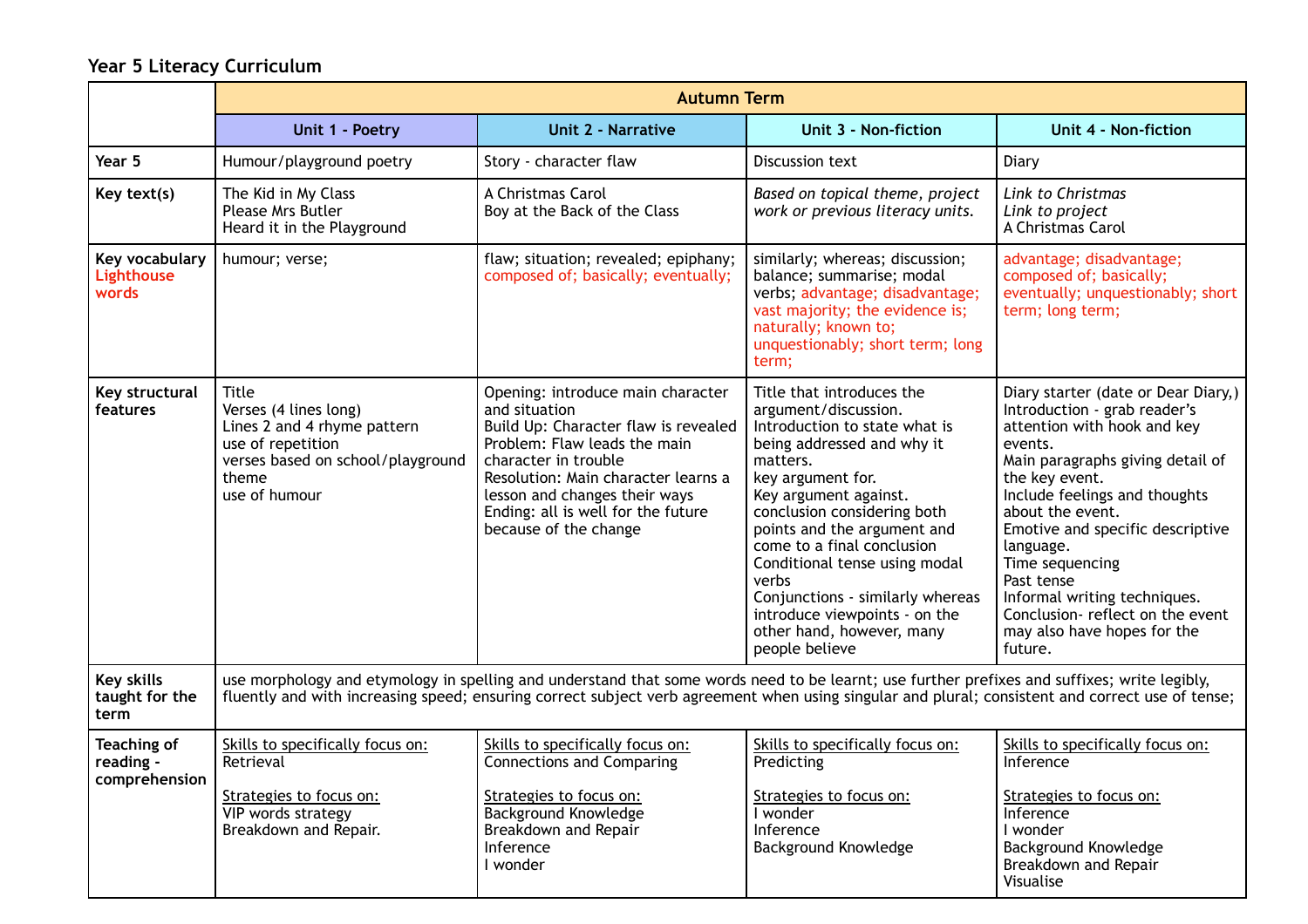## **Year 5 Literacy Curriculum**

|                                                  | <b>Spring Term</b>                                                                                                                                                                                                                                                                                                |                                                                                                                                                                                                                                                                                                                                                                                                           |                                                                                                                                                                                                                                                                                                                                                                                                                                                                                                |  |  |
|--------------------------------------------------|-------------------------------------------------------------------------------------------------------------------------------------------------------------------------------------------------------------------------------------------------------------------------------------------------------------------|-----------------------------------------------------------------------------------------------------------------------------------------------------------------------------------------------------------------------------------------------------------------------------------------------------------------------------------------------------------------------------------------------------------|------------------------------------------------------------------------------------------------------------------------------------------------------------------------------------------------------------------------------------------------------------------------------------------------------------------------------------------------------------------------------------------------------------------------------------------------------------------------------------------------|--|--|
|                                                  | Unit 1 - Poetry                                                                                                                                                                                                                                                                                                   | <b>Unit 2 - Narrative</b>                                                                                                                                                                                                                                                                                                                                                                                 | Unit 3 - Non-fiction                                                                                                                                                                                                                                                                                                                                                                                                                                                                           |  |  |
| Year 5                                           | Conversation                                                                                                                                                                                                                                                                                                      | Story - meeting tale                                                                                                                                                                                                                                                                                                                                                                                      | <b>Explanation text</b>                                                                                                                                                                                                                                                                                                                                                                                                                                                                        |  |  |
| Key text(s)                                      | Spring<br>The Wit<br>Conversation                                                                                                                                                                                                                                                                                 | The Midnight Fox<br><b>Butterfly Lion</b><br>ET.<br>The Dancing Bear                                                                                                                                                                                                                                                                                                                                      | Links to Science content for Y5. E.g. How<br>does gravity work?<br>Why does it get colder when you go up a<br>mountain?<br>How does a Lighthouse Work? by Roman<br>Belyaev                                                                                                                                                                                                                                                                                                                     |  |  |
| Key vocabulary<br><b>Lighthouse words</b>        | conversation; informal;                                                                                                                                                                                                                                                                                           | disagree; friendship; composed of; basically;<br>eventually;                                                                                                                                                                                                                                                                                                                                              | vast majority; one outcome was; the<br>evidence is:                                                                                                                                                                                                                                                                                                                                                                                                                                            |  |  |
| Key structural<br>features                       | Title<br>informal style and personal<br>provokes the reader to reflect on a particular<br>event or thing - usually nature<br>leads to personal resolution which is of<br>universal significance also.<br>speaker ends where they begin but with an<br>altered mood and deeper understanding<br>set out in verses. | Opening: two main characters meet<br>Build Up: Main characters disagree and go<br>their separate ways or leads to a dilemma<br>Problem: something happens to one main<br>character or character has to be looked after/<br>kept a secret<br>Resolution: the other main character saves/<br>helps them<br>Ending: main characters are friends again/<br>character leaves with a strengthened<br>friendship | Introduction - what is being explained and<br>hook.<br>key/main reason to need to know or to do<br>something.<br>logical explanatory steps<br>rounding off/conclusion with a final fact<br>paragraphs usually starting with a topic<br>sentence<br>formal language<br>present tense<br>generalisation<br>tentative language to refer to unproved<br>theories<br>Impersonal style more hypothetical<br>language (if, then might happen).<br>While during, as a result, due to. Passive<br>voice |  |  |
| Key skills taught                                | use relative clauses; brackets, dashes or commas for parenthesis; commas to clarify meaning;                                                                                                                                                                                                                      |                                                                                                                                                                                                                                                                                                                                                                                                           |                                                                                                                                                                                                                                                                                                                                                                                                                                                                                                |  |  |
| <b>Teaching of</b><br>reading -<br>comprehension | Skills to specifically focus on:<br>Sequencing & Summarising<br>Strategies to focus on:<br>VIP words strategy                                                                                                                                                                                                     | Skills to specifically focus on:<br>Vocabulary & Impact on the reader/evaluation<br>Retrieval<br>Strategies to focus on:<br>VIP words strategy<br>Visualise<br>Breakdown and Repair<br>I wonder<br>Inference                                                                                                                                                                                              | Skills to specifically focus on:<br><b>Connections &amp; Comparing</b><br>Strategies to focus on:<br><b>Background Knowledge</b><br><b>Breakdown and Repair</b><br>Inference<br>I wonder                                                                                                                                                                                                                                                                                                       |  |  |